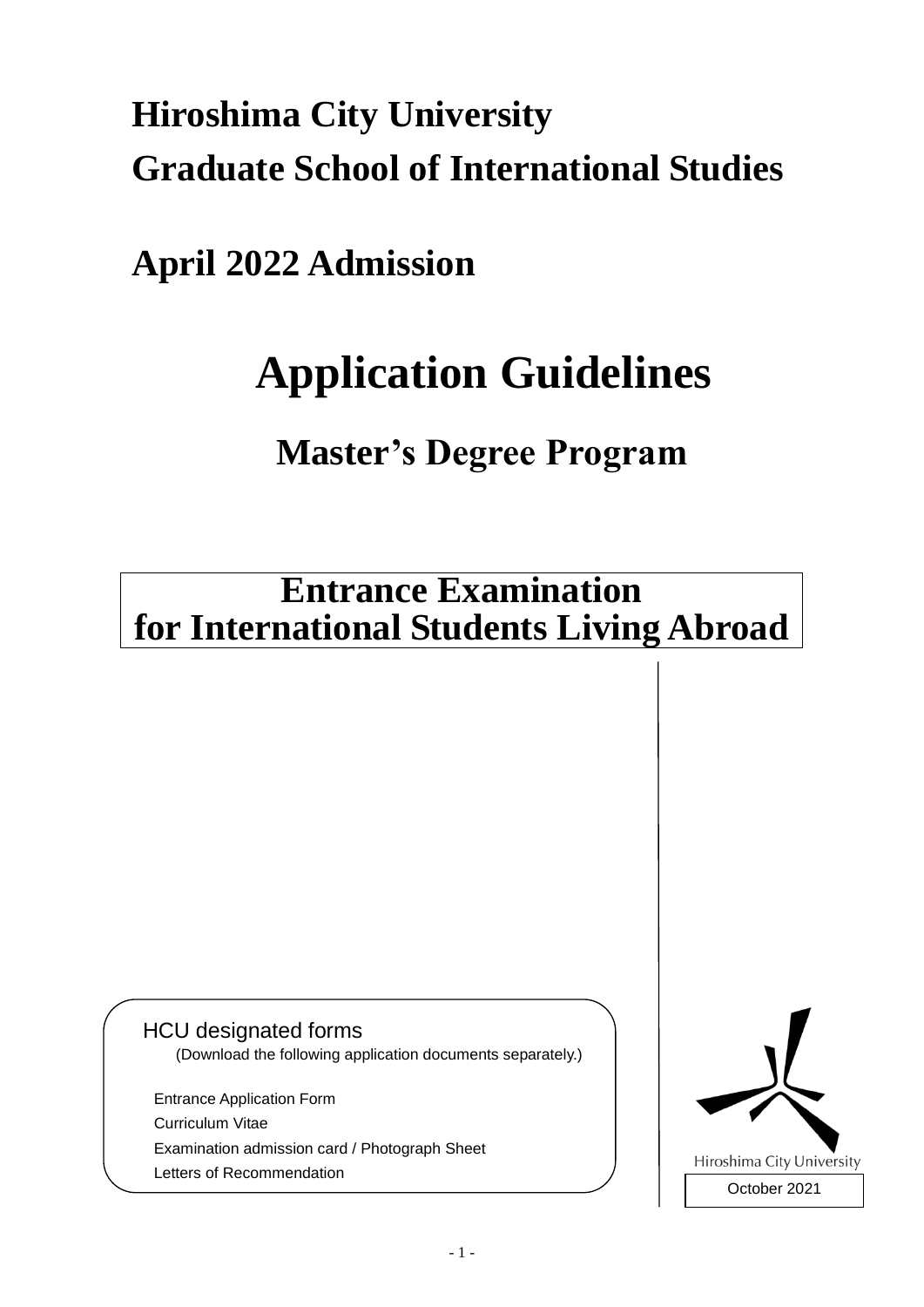#### **1. Admission Policy**

Hiroshima City University (HCU) develops professionals having sensitivity and passion toward seeking the truth, respecting diverse cultures and values, and wishing for lasting world peace. HCU also aims to train students to become professionals who have the ability to contribute to both the local and global communities, with a wide-ranging knowledge and solid expertise, as well as a strong sense of ethics.

For the purpose of nurturing such competent professionals, HCU seeks to admit :

- Persons who are well rounded and have a strong enthusiasm for learning.
- Persons who are intellectually curious, inquisitive, and eager to create and utilize new knowledge.

•Persons who wish to contribute positively to world peace and the development of local communities and the international community.

The Graduate School of International Studies seeks to admit:

- Persons who can try to investigate, objectively analyze the background and causes of the various issues both in the local and global communities, and propose a solution using a professional approach.
- Persons who can think about their expertise logically and persuasively for deepening thoughts and debate
- Persons who have the basic knowledge regarding the research field and the adequate language skills required for research, as well as the desire to deepen their professional knowledge and research skills for their future work
- Persons who wish to improve their skills and potentials through learning at this Graduate School

#### **2. Degrees Conferred**

The Master's Degree Program of Graduate School of International Studies confers "Master of Arts," "Master of Arts (International Studies)," or "Master of Arts (Peace Studies)," according to the research field and topics of the master thesis.

#### **3. Number of Applicants to be admitted**

| Department                                                            | Number of<br>recruited<br>prospective<br>students | Recruitment category                                                       | Oral<br>Examination<br>schedule |
|-----------------------------------------------------------------------|---------------------------------------------------|----------------------------------------------------------------------------|---------------------------------|
| Graduate School of International Studies<br>(Master's Degree Program) | A few                                             | <b>Entrance Examination</b><br>for International Students<br>Living Abroad | December 10.<br>2021 (Fri)      |

\*For applicants who have difficulty coming to HCU to take the exam, an oral examination may be implemented via a video-conference system over the Internet. In such instances, the date and time for implementing the oral examination will be coordinated with the applicants.

\*A Master's Degree in Peace Studies can be obtained in English upon request by taking subjects held in English and writing a Master's thesis in English.

#### **4. Application Qualifications**

Applicants must meet requirements (1) and (2).

- (1) Persons who correspond to all of the following items.
	- a. Persons who do not have Japanese nationality and do not reside in Japan
	- b. Persons who are expected to be able to acquire the "Study Abroad" status of residence established in the "Immigration Control and Refugee Recognition Act" after entering the Graduate School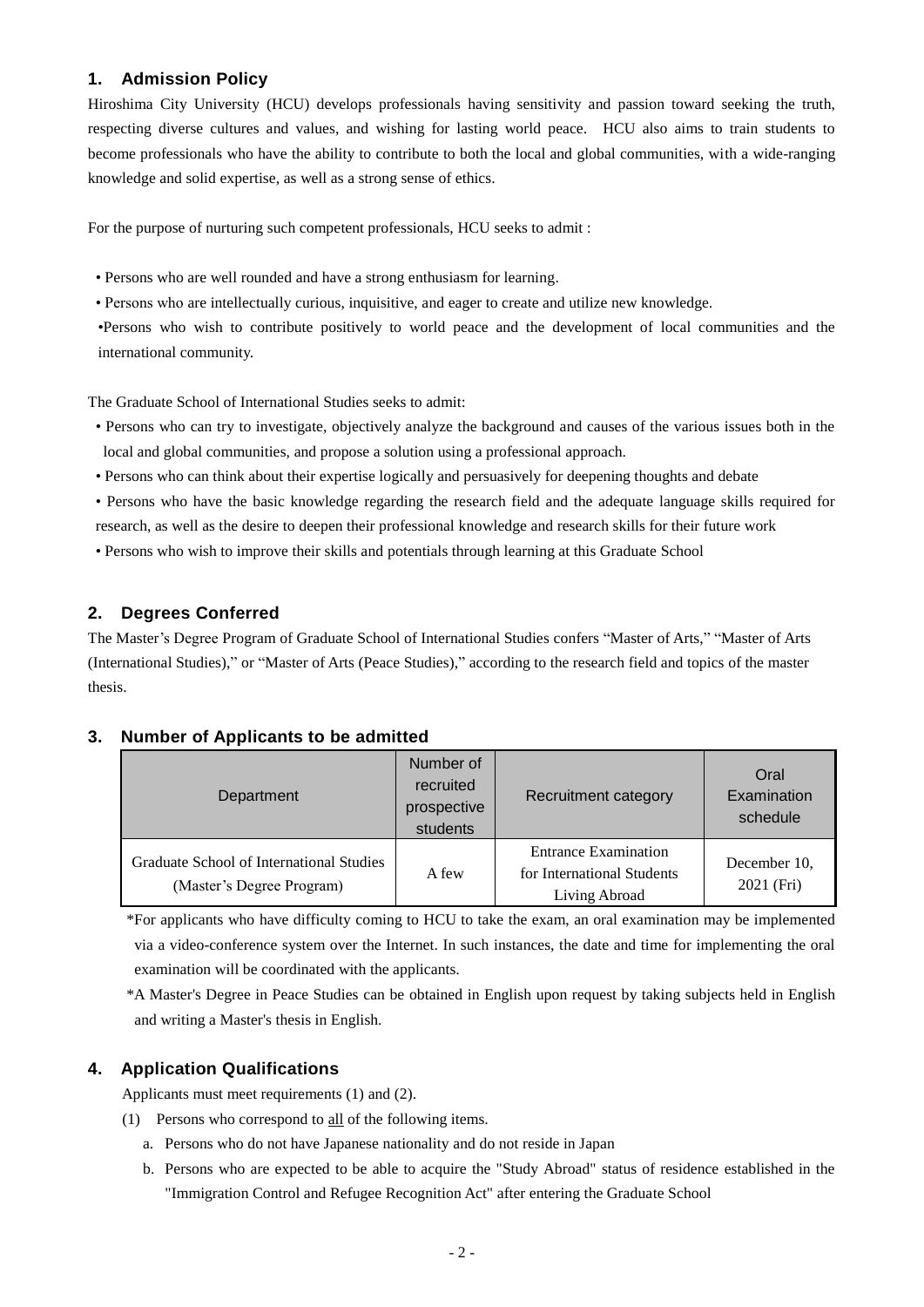- (2) Persons who fall under any one of the following categories (including persons expected to fall under any of the categories by March 31 2022)
	- a. Persons who have completed a 16-year school education program in a foreign country (outside Japan)
	- b. A Person who has been conferred a degree equivalent to a bachelor's degree through attending an overseas university or other overseas school (limited to those whose education and research activities have been evaluated by persons who have been certified by the relevant country's government or a related institution, or have been separately designated by the Minister of MEXT(Minister of Education, Culture, Sports, Science and Technology) as being equivalent to such) and graduated from a program that requires 3 or more years to complete (Including persons who have completed a 16-years program of an overseas school by taking its correspondence course in Japan or who are expected to complete such a program before being enrolled at the graduate school and who have completed the program of an overseas school in Japan that is recognized as being equivalent to an overseas university by the Minister of MEXT)
	- c. Persons who have reached the age of 22 as of March 31 2022, and whose academic ability is recognized as equaling or exceeding that of a college graduate, based on an individual review of their qualifications for admission by this university's Graduate School

#### **5. Preliminary review of application qualifications**

Persons who wish to apply based on **c. of application qualification (2)** above will undergo a preliminary review to confirm their eligibility to apply. Be sure to contact the Admissions Office and then submit the following documents to the Admissions office.

#### **[Preliminary review documents]**

- a. Preliminary review application (HCU designated form)
- b. Resume (HCU designated form)
- c. Research and other achievements

Using Japanese or English, write on A4-size sheets. A Japanese description should be in about 2,000 characters, and an English description should be about 1,200 words.

- d. Documents (7) to (10) in **"6. Application procedure"** → **"6) Application documents"** (for (7): final academic background)
- e. Certificates showing academic abilities, qualifications, or certifications obtained after attaining the highest educational level (copies of applicable items)
- Note 1: Forms designated by HCU will be issued upon request.
- Note 2: If a submission document is prepared in a language other than Japanese or English, be sure to attach its Japanese or English translation.

#### **[Submission deadline] Must arrive by 5:00 p.m. (JST), on October 15 (Fri), 2021.**

#### **6. Application procedure**

#### **1) Preliminary consultation**

Referring to " List of Faculty Members " on pages 10,11 and 12 or the university's website, select your desired supervisor (from among the faculty members). **Before applying, be sure to consult with the faculty member in advance through the Admissions Office.** Applications cannot be accepted if you did not carry out the preliminary consultation.

For seeking prior consultation, applicants are required to send an e-mail with the subject line "Prior Consultation for Entrance Examination for International Students Living Abroad (Master's Degree Program)" to the Admissions Office (nyushi@m.hiroshima-cu.ac.jp). The e-mail must include: (1) your name, (2) the university in which you are enrolled or from which you graduated, and (3) the name of a faculty member you wish to work with.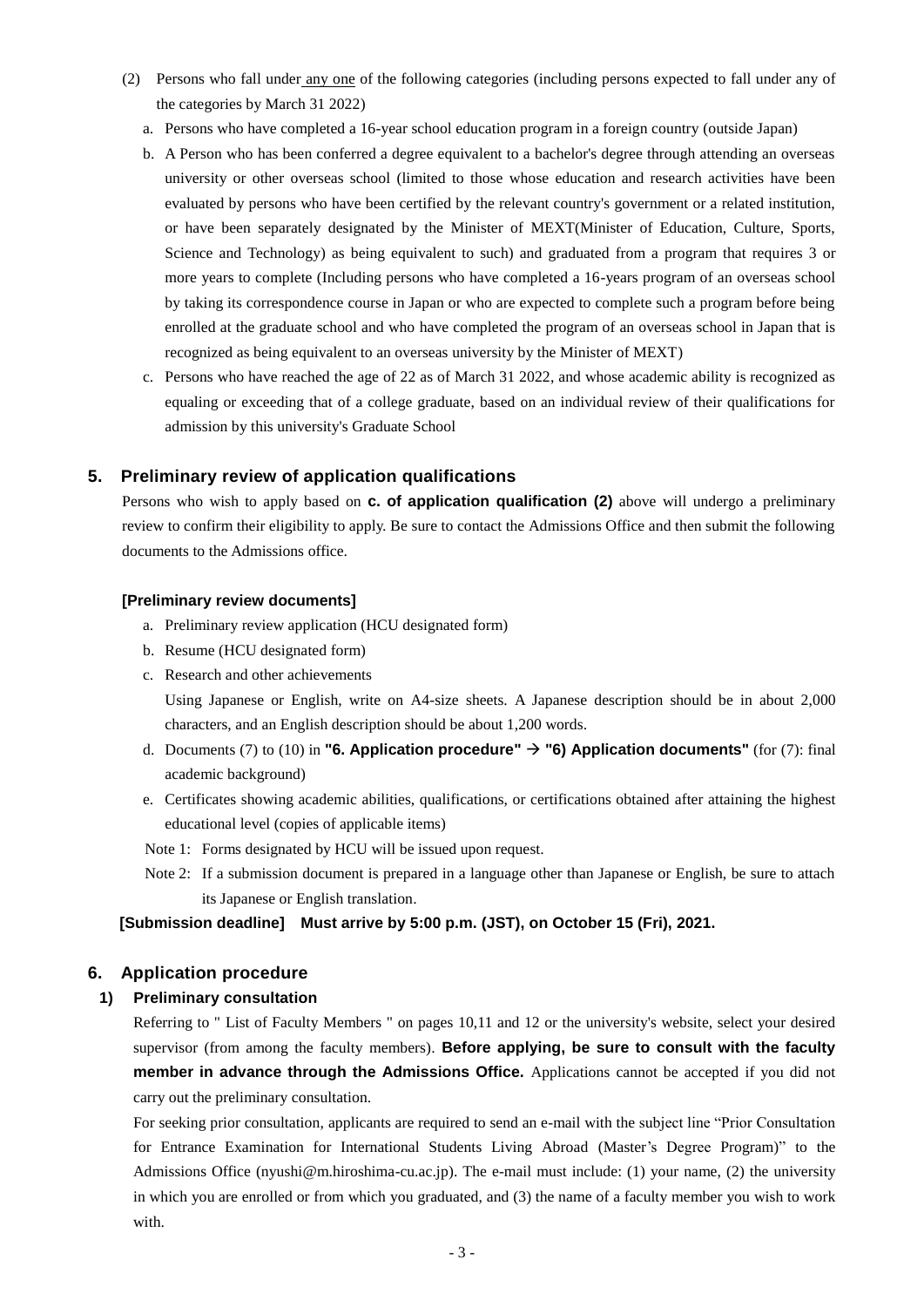#### **2) Application period**

#### **November 5 (Fri) to 19 (Fri), 2021 (Must arrive by 5:00 p.m. JST on final day)**

#### **3) Submission of Application Documents**

After preliminarily consulting with your desired supervisor, place all of the application documents in an envelope and **mail the envelope to the Admissions office, ensuring that the documents arrive within the application period.** Be sure to write in red **"Application Documents for International Students Living Abroad"** on the envelope.

After the application deadline, we will mail an examination admission card to each examinee. If you do not receive it by November 26 (Fri), please inquire with our Admissions Office.

\* We recommend using Express Mail Service (EMS) when mailing.

#### **4) Selection of either "Master's Thesis" or "Research Report"**

In this Graduate School, students can select either a "Master's Thesis" or a "Research Report", which is one requirement for graduation. In light of the diversification of needs regarding research and education carried out at graduate schools, this system aims to encourage not only highly academic research, but also the acquisition of Master's degrees aiming to improve their expert professional capabilities or acquire advanced education. This system is characterized by the following.

- A "Master's Thesis" aims to create a highly academic expert thesis. Conversely, a "Research Report" is for carrying out research with a specific topic set regarding an expert professional field.
- **If you would like to advance from the Master's Degree Program to the Doctoral Degree Program in this Graduate School, we recommend that you have a "Master's Thesis".**
- Make your selection for a "Master's Thesis" or "Research Report" when submitting your application documents. Select either one in the subscribed location on the "Entrance Application Form". You can make your selection without regard to your entrance examination category.
- If you would like to change your selection after entering the Graduate School, changes may be permitted, but this requires permission from your supervisor.
- \* When selecting either a "Master's Thesis" or "Research Report", **consult with your desired supervisor before making your application**.

#### **5) Contact information for application and examinations**

Admissions Office, Hiroshima City University, 3-4-1 Ozuka-Higashi, Asaminami-ku, Hiroshima 731-3194 Japan Phone: +81-82-830-1503 E-mail: nyushi@m.hiroshima-cu.ac.jp

#### **6) Application documents**

| Document Required for<br>Application |                                     | How to Prepare                                                                                                                                     |
|--------------------------------------|-------------------------------------|----------------------------------------------------------------------------------------------------------------------------------------------------|
| (1)                                  | <b>Entrance Application</b><br>Form | Enter the required information on the HCU designated form. When making<br>entries, carefully read the <b>ATTENTION</b> items shown in the margins. |
| (2)                                  | Curriculum Vitae                    | Enter the required information on the HCU designated form. When making<br>entries, carefully read the <b>ATTENTION</b> items shown in the margins. |
| (3)                                  | Examination<br>admission card       | Enter the required information on the HCU designated form.                                                                                         |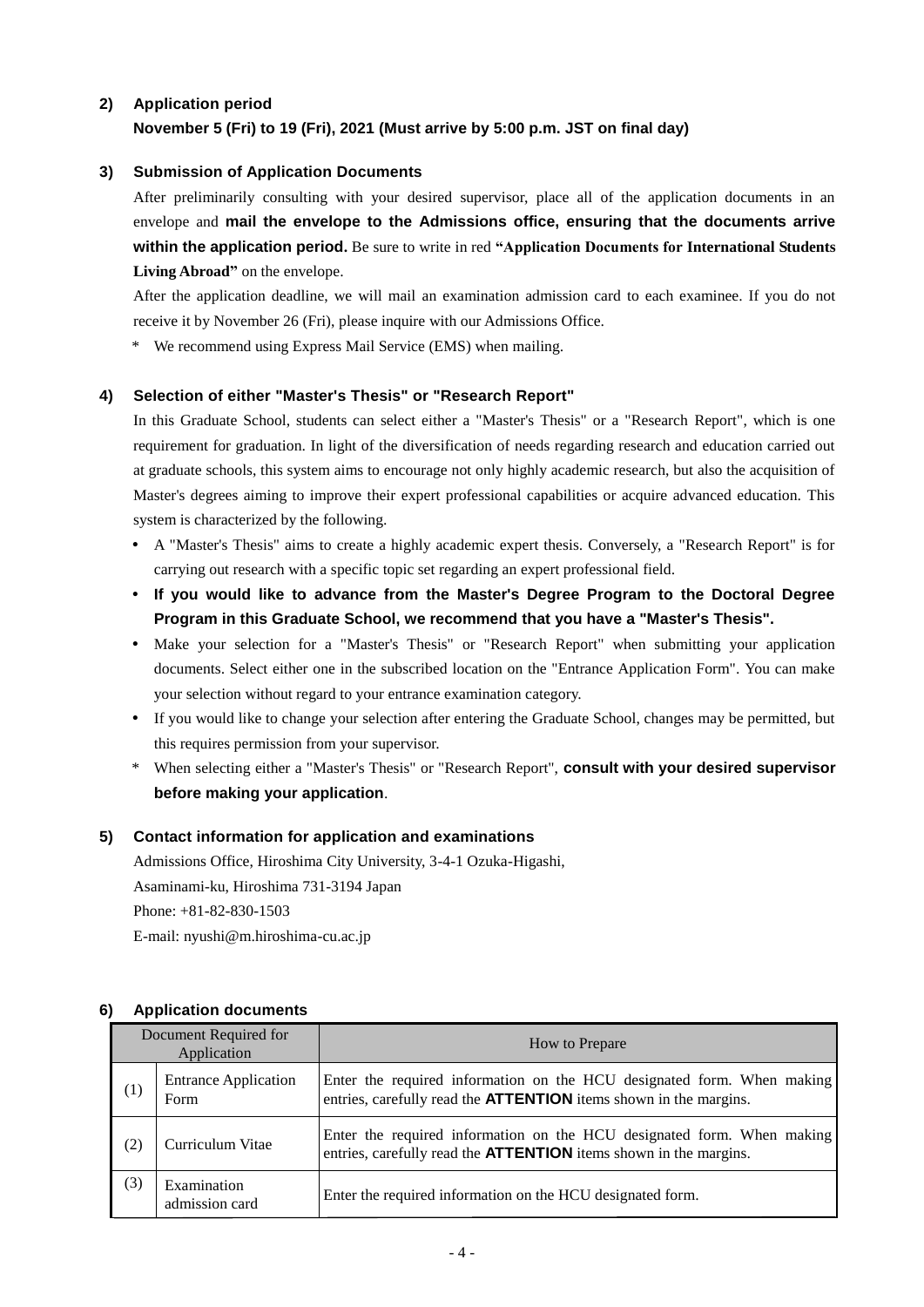| Document Required for<br>Application |                                                                            | How to Prepare                                                                                                                                                                                                                                                                                                                                                                                                                                                                                                                                                                                                                                                                                                                                                                                                                                                                                                                                                                                                                                                                                                                                                                                                                                                                                                                                                                                                                                                                                                                                                                                                                                                                                                                                                                                                                                                                                                                                                                                                                                                                                                                                                                                                                                                                                                                            |  |  |
|--------------------------------------|----------------------------------------------------------------------------|-------------------------------------------------------------------------------------------------------------------------------------------------------------------------------------------------------------------------------------------------------------------------------------------------------------------------------------------------------------------------------------------------------------------------------------------------------------------------------------------------------------------------------------------------------------------------------------------------------------------------------------------------------------------------------------------------------------------------------------------------------------------------------------------------------------------------------------------------------------------------------------------------------------------------------------------------------------------------------------------------------------------------------------------------------------------------------------------------------------------------------------------------------------------------------------------------------------------------------------------------------------------------------------------------------------------------------------------------------------------------------------------------------------------------------------------------------------------------------------------------------------------------------------------------------------------------------------------------------------------------------------------------------------------------------------------------------------------------------------------------------------------------------------------------------------------------------------------------------------------------------------------------------------------------------------------------------------------------------------------------------------------------------------------------------------------------------------------------------------------------------------------------------------------------------------------------------------------------------------------------------------------------------------------------------------------------------------------|--|--|
| (4)                                  | Photograph Sheet                                                           | Enter the required information on the HCU designated form. Photos must be<br>taken within 3 months prior to application, 4 cm H $x$ 3 cm W, showing upper<br>body, uncovered head, facing camera, and no background. Write your name on<br>the back before affixing it.                                                                                                                                                                                                                                                                                                                                                                                                                                                                                                                                                                                                                                                                                                                                                                                                                                                                                                                                                                                                                                                                                                                                                                                                                                                                                                                                                                                                                                                                                                                                                                                                                                                                                                                                                                                                                                                                                                                                                                                                                                                                   |  |  |
| (5)                                  | Letter of<br>Recommendation                                                | Enter the required information on the HCU designated form. Submit a letter<br>prepared by the dean or one of your supervisors of the university you attended or<br>graduated from.                                                                                                                                                                                                                                                                                                                                                                                                                                                                                                                                                                                                                                                                                                                                                                                                                                                                                                                                                                                                                                                                                                                                                                                                                                                                                                                                                                                                                                                                                                                                                                                                                                                                                                                                                                                                                                                                                                                                                                                                                                                                                                                                                        |  |  |
| (6)                                  | Copy of Entrance<br><b>Examination Fee</b><br><b>Transfer Request Form</b> | The entrance examination fee is 30,000 yen. Be sure to transfer payment via<br>the financial institution indicated below.<br>If sending money from an overseas financial institution, be sure to transfer the<br>examination fee of 30,000 yen to the financial institution below in yen via<br>electronic funds transfer.<br>Payment sent in currency other than Japanese yen will not be accepted.<br>Furthermore, any service fees charged by banks when money is sent will be<br>paid by the remitter (applicant).<br>Together with the application documents, be sure to submit a copy of the<br>foreign remittance request form.<br>A) Remittance:<br>30,000 yen (in yen)<br>(All service fees will be paid by the remitter [applicant]. The<br>financial institution below charges a receiving fee of 4,000<br>yen, so please pay that fee when sending payment. If you<br>cannot pay the remittance fee at the bank, please contact the<br>Admissions Office.<br>B) Receiving financial institution:<br>Name of Bank<br>Momiji Bank, Ltd.<br><b>Bank Code</b><br>0569<br>Name of Branch<br>Seifuushinto Branch<br><b>Branch Code</b><br>130<br><b>Branch Address</b><br>7-34-10 Tomo-Higashi, Asaminami-ku, Hiroshima-shi,<br>Hiroshima 731-3164 Japan<br>0022045<br><b>Account Number</b><br><b>Account Name</b><br>Hiroshima City University<br><b>SWIFT Code</b><br><b>HRSBJPJT</b><br>C) Payment transfer period: November 1(Mon) to 19 (Fri), 2021 (Must<br>arrive by 5:00 p.m. JST on final day.)<br>D) Remittance Type: Telegraphic of Remittance<br>E) Paying bank service charge: <b>Paid by remitter (SENDER)</b><br>F) Notice:<br>When sending payment, be sure to enter " Screening fee" as the<br>"Purpose of remittance," and enter your (applicant's) name and<br>"Graduate School of International Studies" for "Message to payee,<br>if any."<br>If the examination fee is not paid in full, a document deficiency will occur<br>$\ast$<br>and the application will not be accepted. In such cases, the examination fee<br>will be returned, but any service fees that arise in connection with the return<br>will be paid by the applicant.<br>Incidentally, examination fees that have already been paid will not be returned<br>in general.<br>you attended or graduated from.<br>attended or graduated from. |  |  |
| (7)                                  | Academic Transcript                                                        | Submit an academic transcript prepared by the president or dean of the university                                                                                                                                                                                                                                                                                                                                                                                                                                                                                                                                                                                                                                                                                                                                                                                                                                                                                                                                                                                                                                                                                                                                                                                                                                                                                                                                                                                                                                                                                                                                                                                                                                                                                                                                                                                                                                                                                                                                                                                                                                                                                                                                                                                                                                                         |  |  |
| (8)                                  | Graduation (expected)<br>diploma                                           | Submit a diploma prepared by the president or dean of the university you<br>If you graduated from a foreign university or the like and have a degree<br>certificate that is separate from the diploma, submit a copy of it, too.                                                                                                                                                                                                                                                                                                                                                                                                                                                                                                                                                                                                                                                                                                                                                                                                                                                                                                                                                                                                                                                                                                                                                                                                                                                                                                                                                                                                                                                                                                                                                                                                                                                                                                                                                                                                                                                                                                                                                                                                                                                                                                          |  |  |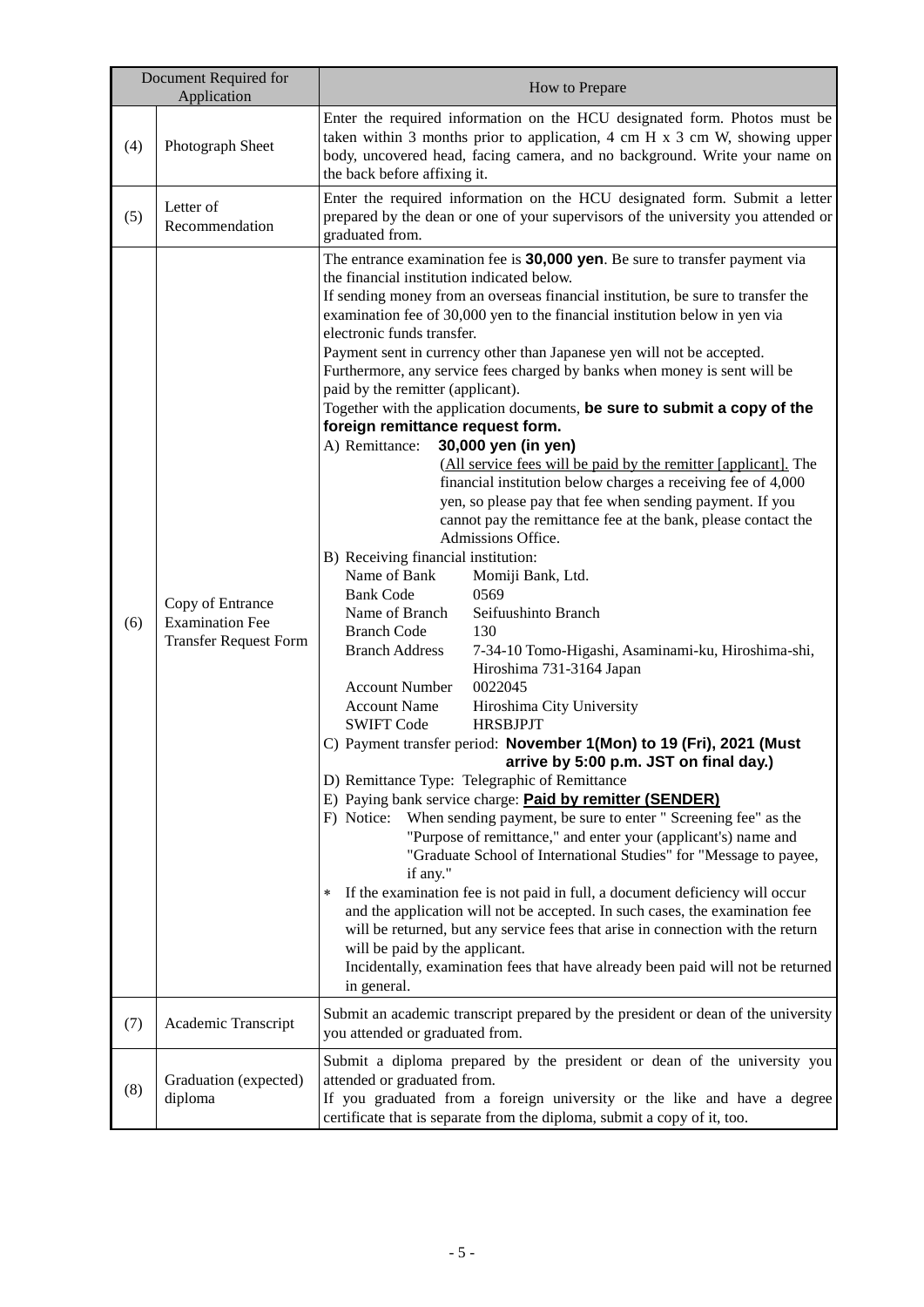| Document Required for<br>Application |                                                                                                                                                                                | How to Prepare                                                                                                                                                                                                                                                                                                                                                                                                                                                                                                                                                                                                                                                                       |
|--------------------------------------|--------------------------------------------------------------------------------------------------------------------------------------------------------------------------------|--------------------------------------------------------------------------------------------------------------------------------------------------------------------------------------------------------------------------------------------------------------------------------------------------------------------------------------------------------------------------------------------------------------------------------------------------------------------------------------------------------------------------------------------------------------------------------------------------------------------------------------------------------------------------------------|
| (9)                                  | Report of exam results<br>measuring Japanese or<br>English proficiency<br>[Submission not<br>required for<br>persons who are<br>native speakers of<br>Japanese or<br>English.] | Submit one of the following exam score certificates (copy is unacceptable).<br>We accept only scores from these tests taken after October of 2019. Original<br>documents will be enclosed and returned with the examination admission card.<br>(1) $TOEIC^{\circledR}$ (IP test also accepted)<br>(2) TOEFL <sup>®</sup> (PBT or iBT)<br>$(3)$ IELTS <sup>"</sup> (Academic Module)<br>(4) Japanese Language Proficiency Test (JLPT)<br>(5) Examination for Japanese University Admission for International Students<br>(be sure to take the "Japanese as a foreign language" subject)                                                                                               |
| (10)                                 | Research plan<br>(4 copies)                                                                                                                                                    | Use Japanese or English. Write in detail the specific reason(s) you decided to<br>apply, referring to matters you surveyed or researched with particular interest in<br>your undergraduate research reports or graduation thesis. Also include a<br>description of how you plan to research in the Master's Degree Program.<br>Japanese should be in about 2,000 characters, or English should be in about 1,200<br>words.<br>Also, if you have any reference materials (such as a graduation thesis), submit<br>them as well. If a document is written in a language other than Japanese or<br>English, be sure to attach its Japanese or English abstract (about 2 A4-size pages). |

Note 1: Download forms for (1) to (5) **(for April 2022 admission to the Graduate School of International Studies Master's Degree Program)** from the university's website.

#### Note 2: **If a document in (5), (7), or (8) is written in a language other than Japanese or English, be sure to attach a Japanese or English translation of it.**

- Note 3: If a document is not prepared as instructed in "How to Prepare" column (for example, information is omitted, translation is not attached, etc.), the application may not be accepted.
- Note 4: Persons who are subject to a preliminary review and have already submitted the documents specified above in (7) to (10) do not have to resubmit the documents.

#### **7) Precautions when applying**

- (1) If you do not submit all of the required documents, your application will not be accepted. Carefully check when applying.
- (2) After the application documents have been accepted, changes to application items will not be permitted. If, however, your name, address, and/or telephone number changes, promptly contact the Admissions Office.

#### (3) **Once accepted, application documents and entrance examination fees will not be returned.**

(4) If an application document entry is found to be incorrect, even after the applicant's admission has been approved, said admission may be revoked.

#### **8) Return of examination fee**

Paid examination fees will be returned (refunded) in the cases below. However, any service fees that arise in connection with the return will be paid by the remitter (applicant).

- When a person paid the examination fee but did not apply
- When a person mistakenly paid the examination fee twice or mistakenly paid more than the prescribed amount
- When a person submitted the application documents but the application was not accepted

#### **How to request a refund:**

If case  $\Phi$  or  $\Phi$  above applies, contact the Admissions Office. An "Examination Fee Refund Request" will be sent to you by e-mail. After entering the required information, mail it to the Admissions Office address. In case  $\circledcirc$  above, an "Examination Fee Refund Request" will be enclosed with the application documents when they are returned to you. After entering the required information, mail it to the Admissions Office address.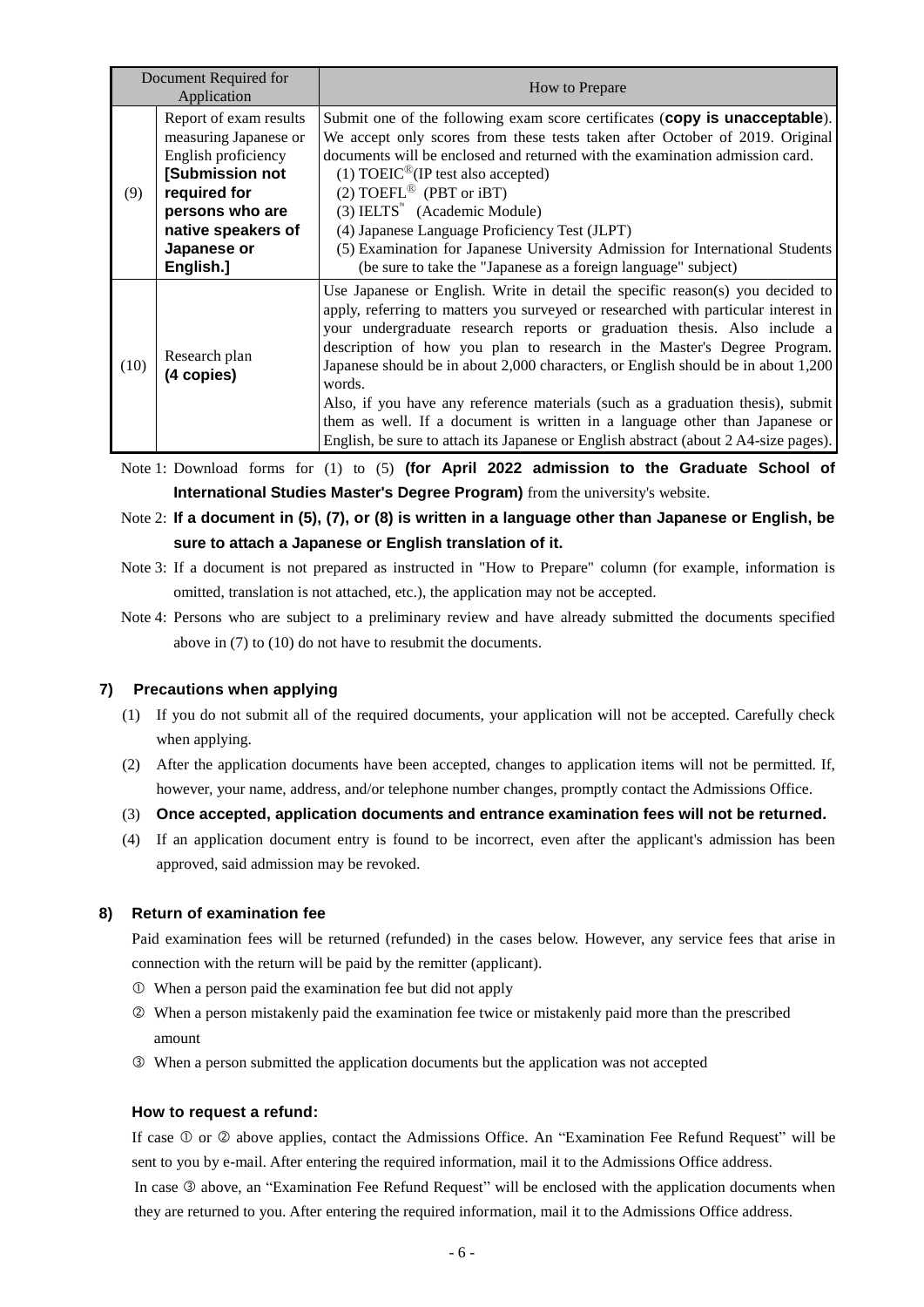#### **7. Prior consultation for persons requesting considerations in examination or study**

Persons who would like considerations in examination or study, such as persons with disabilities, should prepare an application and consult with the Admissions Office.

We will supply the application form upon request.

#### **[Content to be included in application]**

- a. Applicant's name, address, and contact telephone number
- b. Type and degree of the disability, etc. (Attach a diagnosis sheet from a doctor or a copy of one's disability certificate)
- c. Matters requesting considerations in examination
- d. Matters requesting considerations in study
- e. Situation in daily life

#### **[Application deadline]**

#### **Must arrive by 5:00 p.m. (JST), October 15 (Fri), 2021.**

#### **8. Handling of Personal Information**

- (1) Personal information contained in application documents (such as your name, date of birth, sex, and other personal information) will be used for entrant selection, notification of acceptance, enrollment procedures, and surveys/research (entrance exam improvement, application trend surveys/analyses, etc.). Also, said information will be managed by the university in connection with the educational affairs of successful applicants after admission (student registration, school guidance, etc.) and student support services (health management, scholarship applications, tuition waiver applications, etc.).
- (2) For some of the operations and services mentioned above, outside companies may be employed, after necessary steps are taken to ensure that personal information is appropriately managed.

#### **9. Selection Procedures**

#### **1) Examination Schedule**

| Scheduled date             | Exam subject     | Time                   | <b>Entrance Examination Venue</b>                                              |
|----------------------------|------------------|------------------------|--------------------------------------------------------------------------------|
| December 10.<br>2021 (Fri) | Oral examination | Starting at 10:00 a.m. | Hiroshima City University<br>(3-4-1 Ozuka-Higashi, Asaminami-ku,<br>Hiroshima) |

**\* For applicants who have difficulty coming to the HCU to take the exam, an oral examination may be conducted via a video-conference system over the Internet. In such cases, the date and time will be coordinated with the applicants.**

#### **2) Examination and Evaluation Methods**

| Exam subject (scoring)                                 | Content and evaluation standard of academic ability review                                                                                                                                                                                                                                                                                                                                                                                                                                                             |  |  |  |
|--------------------------------------------------------|------------------------------------------------------------------------------------------------------------------------------------------------------------------------------------------------------------------------------------------------------------------------------------------------------------------------------------------------------------------------------------------------------------------------------------------------------------------------------------------------------------------------|--|--|--|
| Oral examination<br>(Evaluated on 3 levels of A, B, C) | [Content] Focusing on submitted research plans, reference materials, and<br>the content of the first-choice research field (subject), this test is<br>implemented in about 30 minutes per person. The interview is performed in<br>Japanese; however, it may also be performed in English depending on the<br>research field.<br>[Evaluation] The examinee is evaluated by 3 interviewers regarding his/her<br>ambition to research, capability to perform research, and the like pursuant<br>to the Admission Policy. |  |  |  |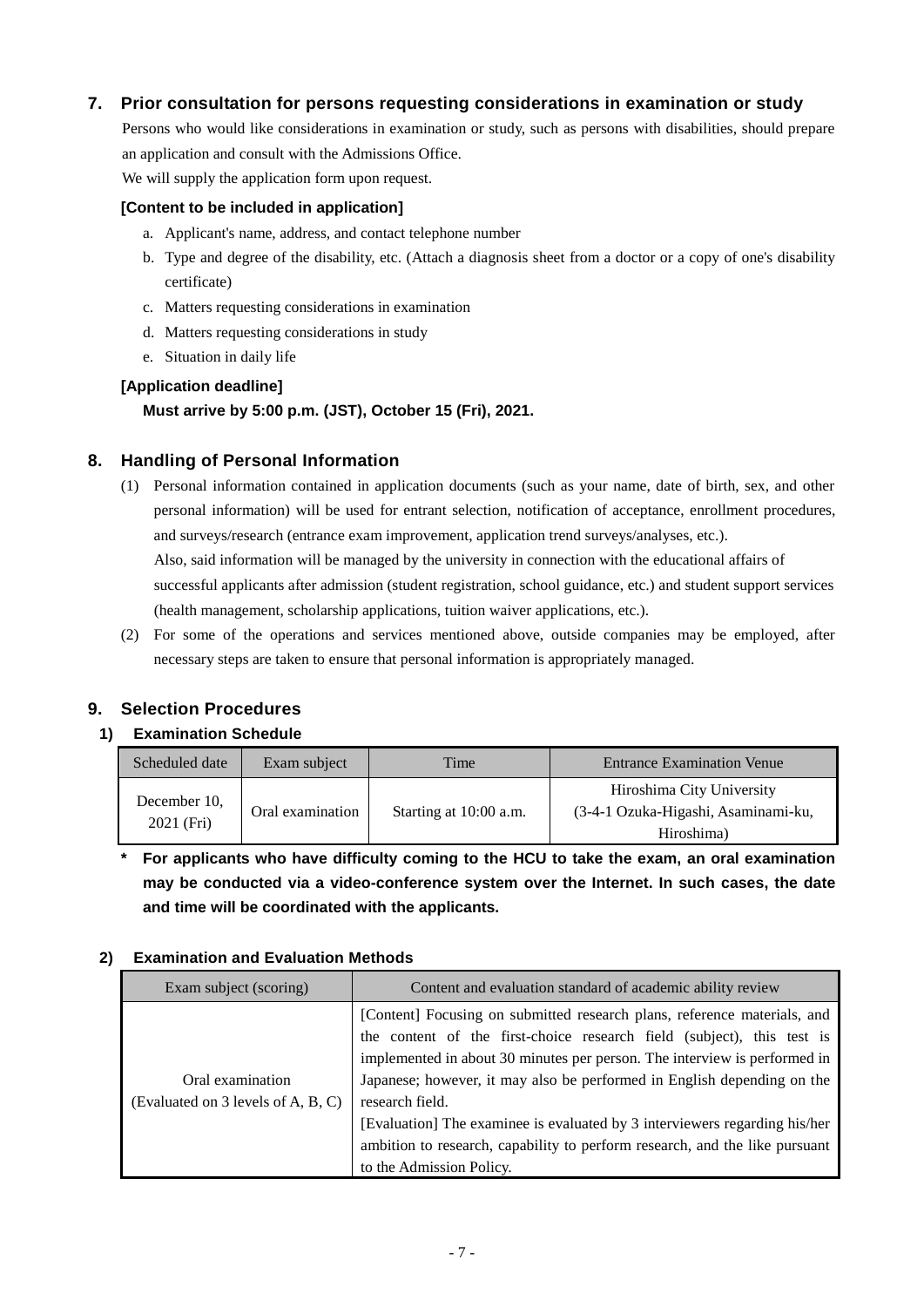#### **3) Admission Criteria**

Oral examination results, research plans, and other submitted documents are reviewed and evaluated comprehensively.

#### **4) Notes to applicants**

- (1) The examinee should enter the specified waiting room by 30 minutes before the start of the test.
- (2) If the examinee is not in the examinee waiting room at the starting time of the oral examination, that examinee will be deemed as having been absent.
- (3) Be sure to bring the university's examination admission card on the day of the examination. Persons who do not have it must promptly receive a provisional examination admission card at admission desk.
- (4) Notification of any other information necessary for the examinee will be given when the examination admission card is sent. Also, if it becomes necessary to contact examinees due to an emergency, information will be posted on the HCU website [\(https://www.hiroshima-cu.ac.jp/\)](https://www.hiroshima-cu.ac.jp/).

#### **10. Notification of acceptance December 22(Wed), 2021, 10:00 a.m. (JST)**

A notification of acceptance will be delivered to the successful applicants.

The university's website [\(https://www.hiroshima-cu.ac.jp/\)](https://www.hiroshima-cu.ac.jp/) will also post the examinee numbers of the successful applicants. Since this is reference information, please check for the official notification of acceptance letter, which is sent to successful applicants. Inquiries made by telephone, mail, or e-mail will not be answered.

#### **11. Enrollment Procedure**

#### **1) Enrollment procedure period**

#### **December 24 (Fri),2021 to January 11 (Tue), 2022 to 5:00 p.m. (JST)**

#### **2) Enrollment procedure method**

- (1) Documents necessary for enrollment procedure will be delivered directly to the applicant along with the notification of acceptance. Be sure to write in red **"Enrollment Procedure Documents Enclosed"** on the envelope.
- (2) Place all submission documents for the enrollment procedure in an envelope and **mail the envelope ensuring that the documents arrive within the enrollment procedure period.**
- \* We recommend using Express Mail Service (EMS) when mailing.
- (3) After the enrollment procedure period has ended, a Letter of Admission will be sent.

#### **3) Submission documents**

- (1) The university's examination admission card
- (2) Pledge (HCU designated form)
- (3) Guarantee (HCU designated form)
- (4) One photo (4 cm H x 3 cm W, taken within last 3 months, showing upper body, uncovered head, facing camera, and no background. On back, write your name and name of the admitting graduate school.)
- (5) Documents required for Application for Certificate of Eligibility

#### **4) Enrollment office**

Admissions Office, Hiroshima City University, 3-4-1 Ozuka-Higashi, Asaminami-ku, Hiroshima 731-3194 Japan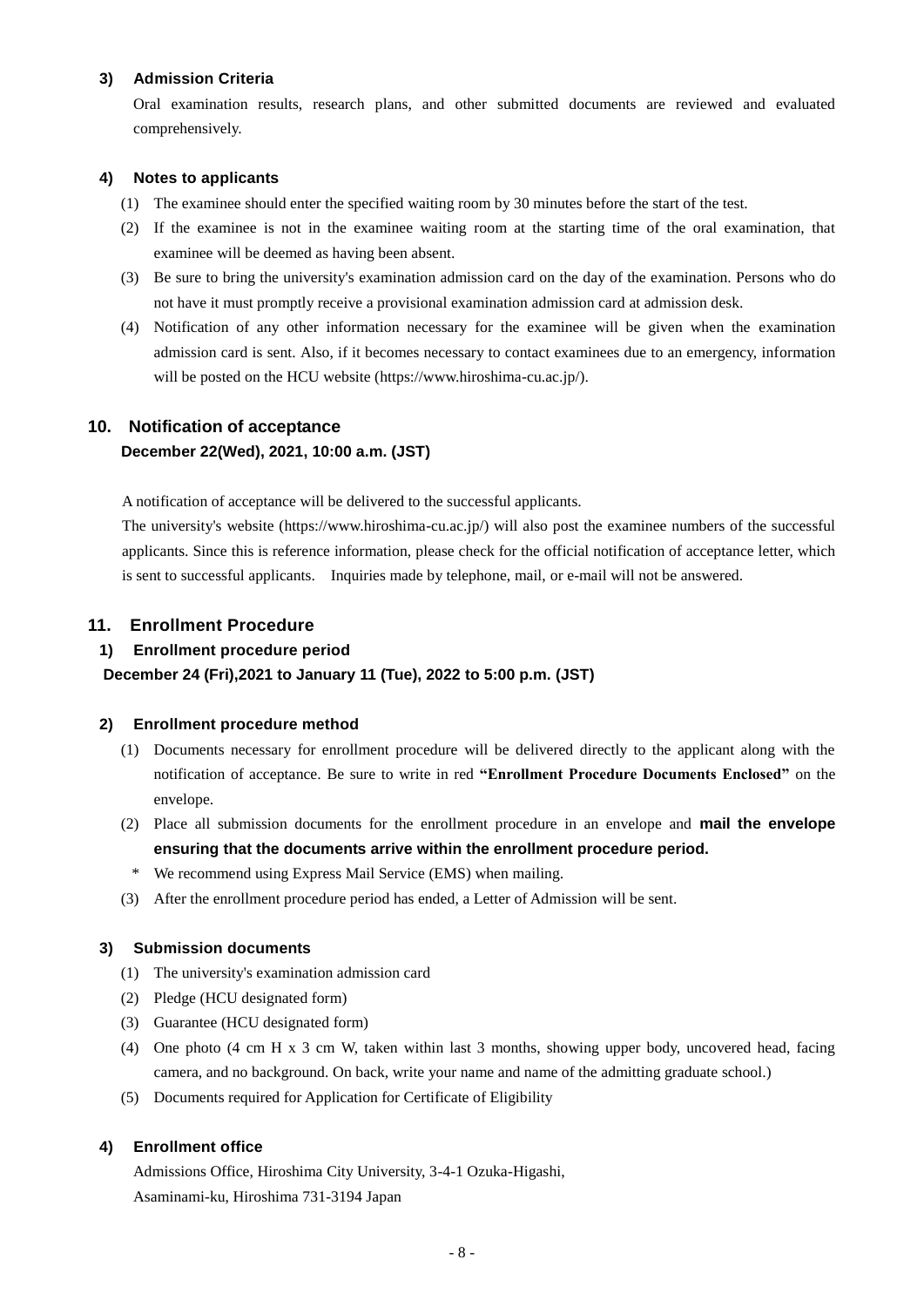#### **5) Important notes regarding enrollment procedure**

- (1) If you do not complete the procedures within the specified period, it will be assumed that you have declined admission.
- (2) If you do not submit all of the required documents, said documents will not be accepted. Carefully check when submitting documents.
- **(3) Once accepted, enrollment procedure documents and enrollment fees will not be returned.**
- **(4) If you are applying based on an upcoming expected graduation, you must submit your diploma promptly after graduating.**

#### **12. Fees**

#### **1) Payments due by enrollment procedure**

| Fee type      | Amount      |  |
|---------------|-------------|--|
| Admission fee | 423,000 yen |  |

#### **2) Payments due by end of March**

| Payment                         | Amount     |  |
|---------------------------------|------------|--|
| <b>Support Association dues</b> | 20,000 yen |  |

Note: Support Association dues include premiums for Personal Accident Insurance for Students Pursuing Education and Research, and Liability Insurance for Students Pursuing Education and Research.

#### **3) Payments due after entrance**

| Payment                               | Amount      | <b>Payment Time</b> |
|---------------------------------------|-------------|---------------------|
|                                       | 267,900 yen | By end of April     |
| Tuition fee (annual sum: 535,800 yen) | 267,900 yen | By end of October   |

Note: Amounts shown are current as of April 2021. If revisions are made, the new tuition rate will apply at the time of revision.

#### **4) Scholarships**

Students with the "Study Abroad" status of residence can apply for scholarships from local public entities and foreign student support organizations.

#### **5) Partial waiver for admission fee**

Within one year before enrollment, if the party mainly bearing the education expenses (hereinafter, "education expenses bearer") dies or the party to be enrolled or the education expenses bearer is involved in a disaster such as a wind or flood disaster, and it becomes extremely difficult to pay the admission fee, please consult with admissions office as the admission fee may be subject to a partial waiver.

#### **6) Partial waiver for tuition fee**

There is a partial waiver system for tuition fees for foreign students. Please consult with admissions office after enrollment.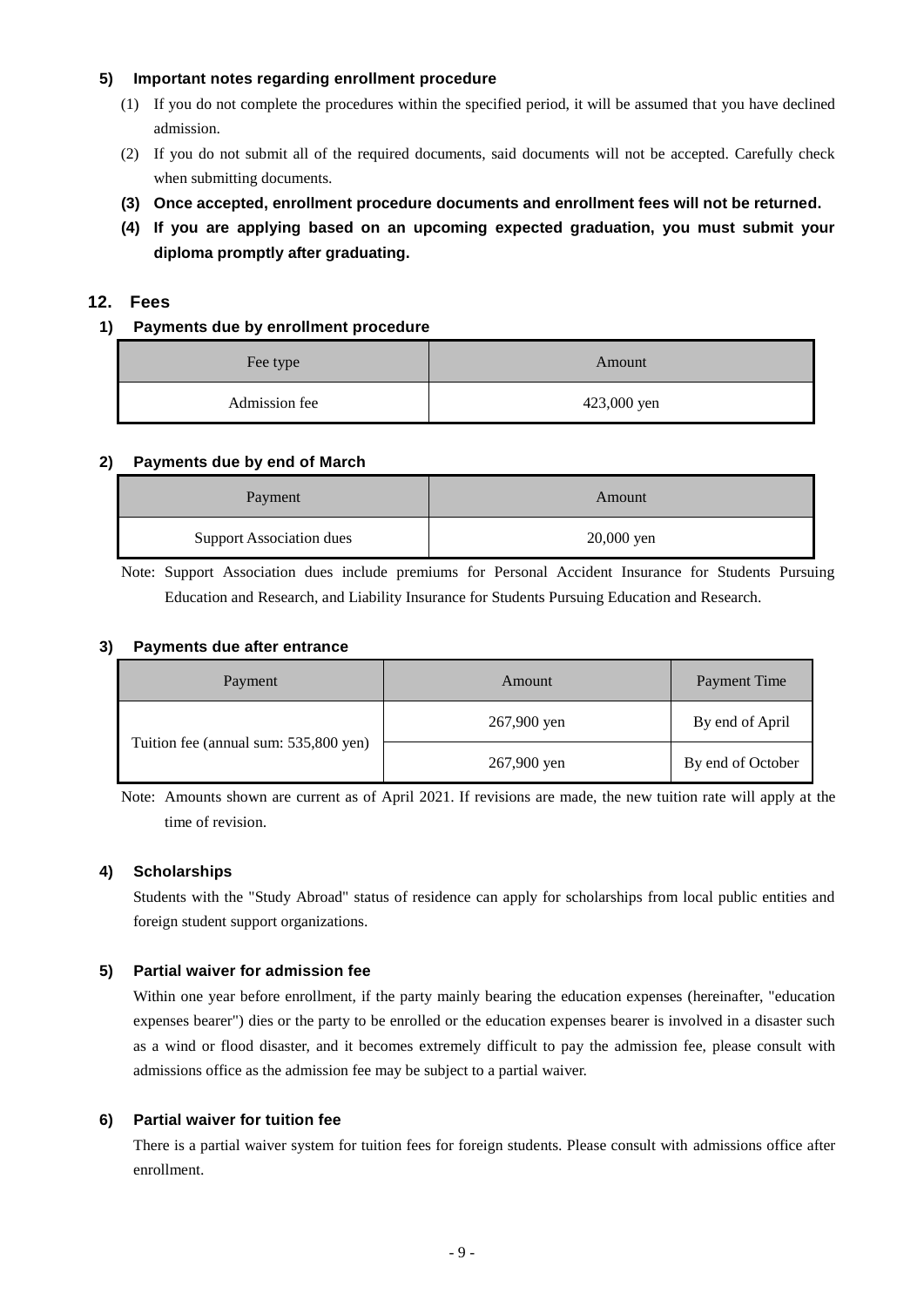#### **List of Faculty Members**

| Research<br>Area        | Name                   |                        | Subject                                                                                         | <b>Research Field</b>                                                                               |
|-------------------------|------------------------|------------------------|-------------------------------------------------------------------------------------------------|-----------------------------------------------------------------------------------------------------|
|                         | Professor              | OBA, Chieko            | <b>·History of International Relations in</b><br>Europe                                         | · History of International Relations                                                                |
|                         | Professor              | KIM, Yeongho           | · Northeast Asian Politics                                                                      | ·Politics<br><b>Contemporary Korean Studies</b>                                                     |
|                         | Professor              | KURASHINA, Itsuki      | · American Politics and Diplomacy                                                               | · International Relations History<br>· History of American Politics and<br><b>Foreign Relations</b> |
|                         | Professor              | YOSHIDA, Haruhiko      | · International Cooperation                                                                     | · International Relations                                                                           |
| International Relations | Associate<br>Professor | IIJIMA, Noriko         | <b>·History of International Relations in</b><br>China                                          | ·Modern Chinese History<br>· Theory of Overseas Chinese                                             |
|                         | Associate<br>Professor | ITAYA, Taisei          | · Southeast Asian Politics                                                                      | ·Southeast Asian Studies                                                                            |
|                         | Associate<br>Professor | SAITO, Shohei          | <b>·History of International Relations in</b><br>Russia                                         | · Russian Studies                                                                                   |
|                         | Associate              | FURUZAWA,              | ·Conflict Resolution                                                                            | <b>Conflict Resolution</b>                                                                          |
|                         | Professor              | Yoshiaki               | · Peacebuilding                                                                                 | ·Peacebuilding                                                                                      |
|                         | Lecturer               | TAKEDA, Yu             | ·Diplomatic history of Japan                                                                    | ·Diplomatic history of Japan                                                                        |
|                         | Professor              | <b>INOUE, Yasuhiro</b> | · Information and Media                                                                         | · Mass Media<br>· International Communication                                                       |
|                         | Professor              | URABE, Masashi         | ·Comparative and International<br>Education<br><b>·Education for Sustainable</b><br>Development | •Comparative and International<br>Education                                                         |
|                         | Professor              | OTA, Ikuko             | ·International Law                                                                              | <b>·International Law and Human Rights</b>                                                          |
|                         | Professor              | KANAYA, Nobuko         | · Nonprofit Organizations<br>· Social Policy                                                    | · Nonprofit Organizations<br>· Public Policy<br>· Social Welfare Policy                             |
| Public Policy           | Professor              | TAKAHASHI,<br>Hiromasa | · Economic Policy                                                                               | · Theoretical Economics                                                                             |
|                         | Professor              | TERADA, Hideko         | <b>· Urban Economics</b>                                                                        | <b>·Transport Economics</b><br><b>·Local Public Finance</b>                                         |
|                         | Professor              | FUKUMOTO,<br>Masayuki  | · Educational Administration and<br>Management                                                  | · Educational Administration and<br>Management                                                      |
|                         | Professor              | YAMAGUCHI,<br>Mitsuaki | ·Psychology for Health                                                                          | ·Health Psychology                                                                                  |
|                         | Associate<br>Professor | MEGURO, Toshio         | ·International Development<br>·Development Sociology<br>/Anthropology                           | <b>·Environmental Sociology</b><br>· African Area Studies                                           |
|                         | Associate<br>Professor | YAMANE, Fumihiro       | · Environmental Economics                                                                       | <b>· Environmental Economics</b><br><b>· Econometrics and Risk Perception</b>                       |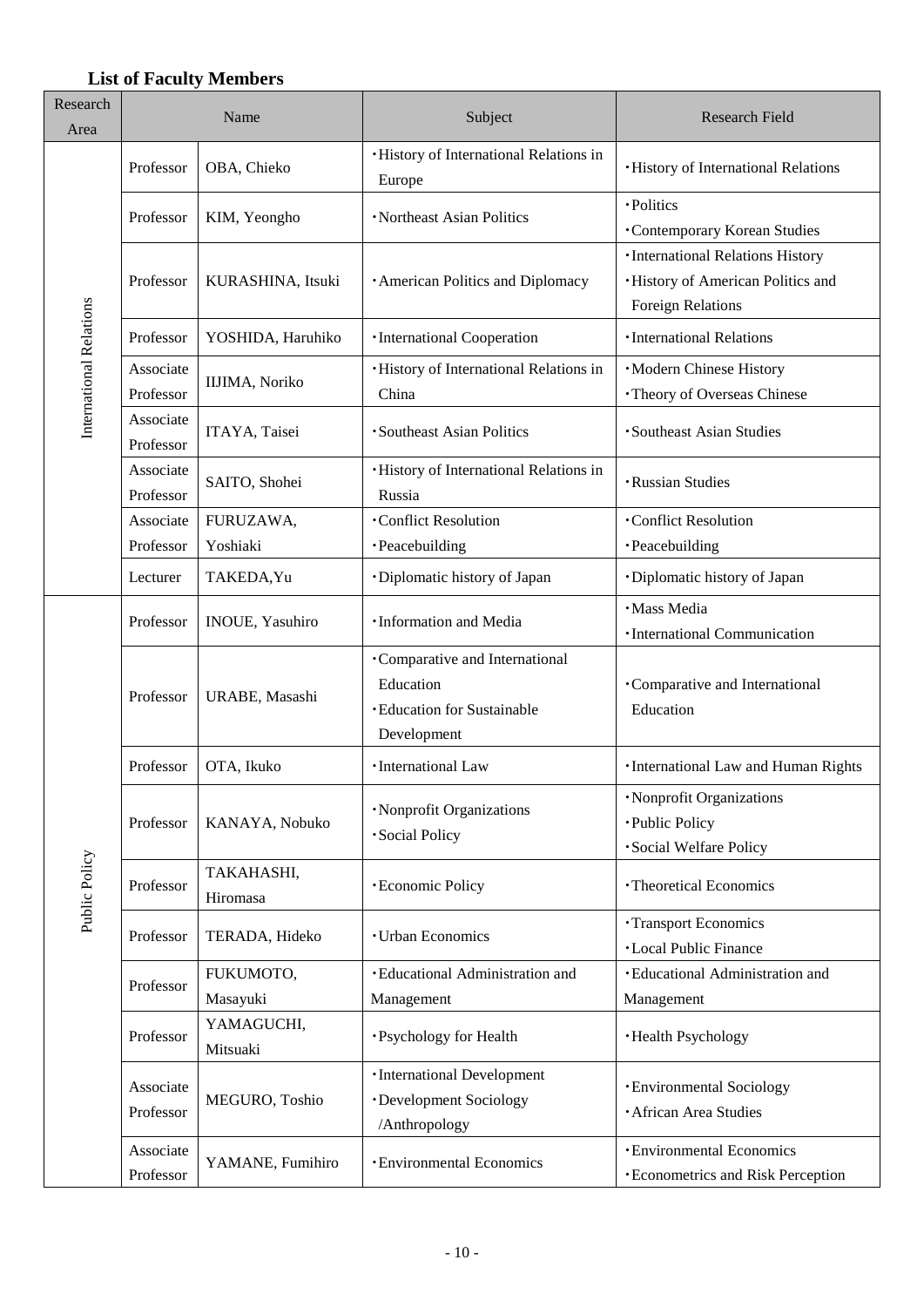| Research<br>Area           | Name                   |                      | Subject                                          | <b>Research Field</b>                                                                      |
|----------------------------|------------------------|----------------------|--------------------------------------------------|--------------------------------------------------------------------------------------------|
|                            | Professor              | LEE, Jaeho           | ·International Management                        | · International Management<br>· Supply Chain Management                                    |
|                            | Associate<br>Professor | ARIF, Nurhaizal Azam | ·Multinational Enterprises                       | ·Multinational Enterprises<br>· International Business                                     |
|                            | Associate<br>Professor | IDEYOSHI, Masayoshi  | · Accounting                                     | · Accounting<br>·International Accounting                                                  |
| <b>Business Management</b> | Associate<br>Professor | KITA, Tsutomu        | ·Public Sector Accounting                        | · Financial Management<br>·Public Sector Accounting                                        |
|                            | Associate<br>Professor | TAKAKU, Kenya        | · International Finance                          | ·International Finance<br>· International Macroeconomics                                   |
|                            | Associate<br>Professor | LI, Ling             | ·Marketing                                       | · International Marketing<br><b>Global Brand Studies</b>                                   |
|                            | Lecturer               | TERAI, Risa          | · International Commerce                         | • Private International Law<br>· International Business Law<br>· International Company Law |
|                            | Professor              | WÖHR, Ulrike         | <b>Gender Studies</b>                            | <b>·Gender History of Modern Japan</b>                                                     |
|                            | Professor              | TAGAWA, Gen          | <b>African Society</b><br><b>African Culture</b> | <b>Cultural Anthropology</b>                                                               |
|                            | Professor              | YUASA, Masae         | ·Sociology                                       | ·Sociology                                                                                 |
| Socio-Cultural Studies     | Associate<br>Professor | TANAMI, Aoe          | ·Islamic Society in the Middle East              | · Middle Eastern Studies<br>· Arab Society and Culture                                     |
|                            | Associate<br>Professor | YAMAGUCHI, Eri       | · Japanese Cultural History                      | · Ancient Japanese History<br><b>·Global Japanese Studies</b>                              |
|                            | Associate<br>Professor | YOSHIE, Takafumi     | <b>·Latin American Culture</b>                   | · Anthropology                                                                             |